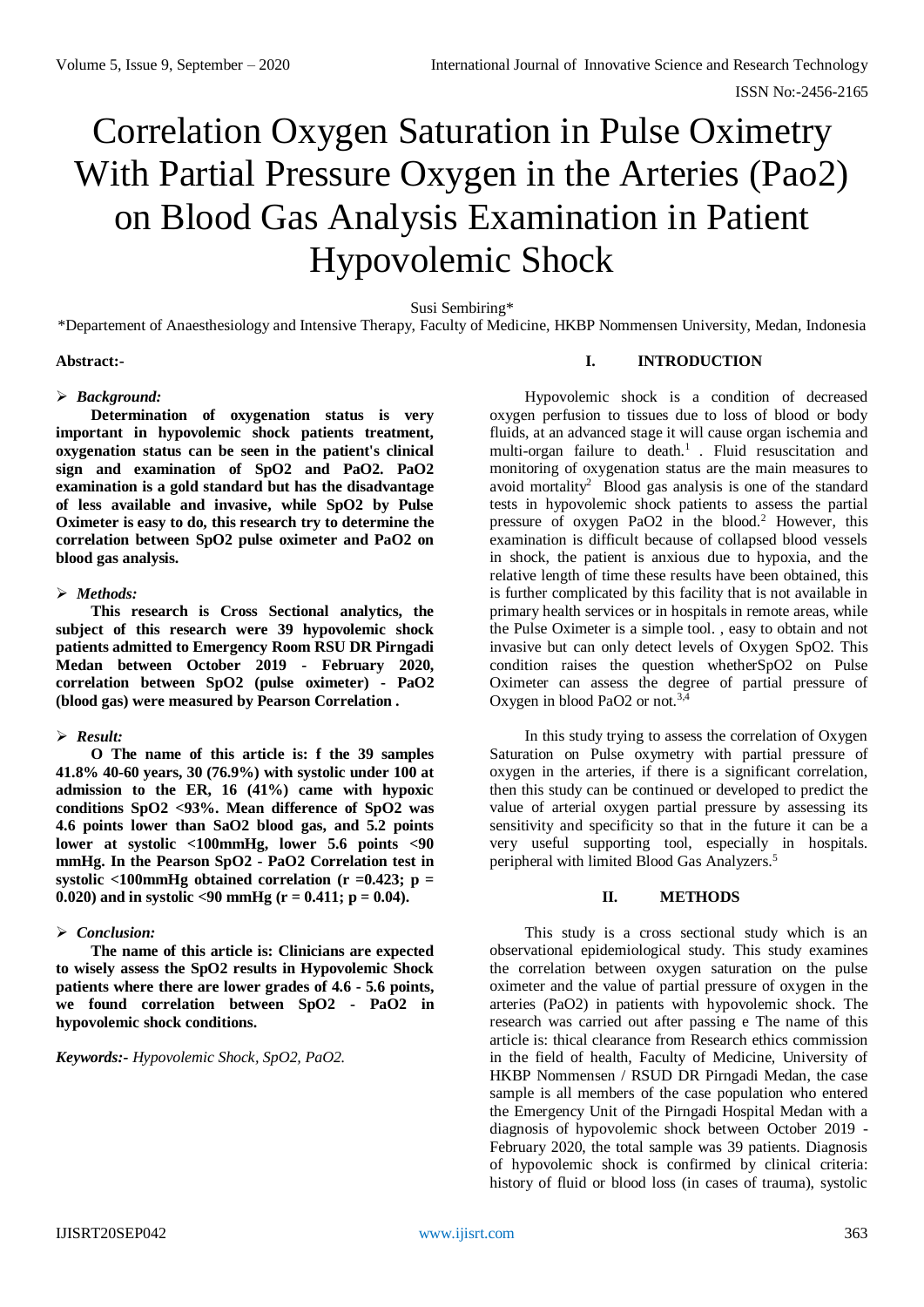ISSN No:-2456-2165

pressure, respiration, pulse, consciousness, peripheral perfusion and urine volume according to the 4 degrees of hypovolemic shock distribution. The inclusion criteria were: patients over 18 years old, patients diagnosed with hypovolemic shock, exclusion criteria: 1) the patient's family was not willing to be sampled, 2) patients who had received intubation therapy, 3) conditions that caused pulse oxymetric probe readings disturbed: burns, probe site trauma, finger paint, 4) patients with contraindicated arterial puncture: aneurysms, peripheral artery disease, use of anticoagulants. How to take SpO2 samples using a Pulse Oximeter (OEM) device that is attached to the thumb, the PaO2 data collection method is obtained from the results of blood laboratories that are routinely carried out on all hypovolemic shock patients with arterial blood samples. The dependent variable of this study is the Oxygen saturation value on the Pulse Oximeter, while the independent variable is the PaO2 value on blood gas analysis. The relationship between variables will be assessed by using Pearson's correlation test using SPSS ver 21 software.

#### **III. RESULT**

This study was conducted on 39 samples that met the inclusion criteria as research subjects, obtained the largest sample of 71.79 percent were patients with grade 3 hypovolemic shock with blood pressure between 71-100 mmHg.The SpO2 value obtained by using a Pulse Oximeter was 4.6 points lower than the SaO2 standard on AGDA at all degrees of shock, but the difference was 5.2 in patients with systolic pressure below 100 mmHg, and 5.6 points different at systolic pressures below 90 mmHg.In the SaO2 correlation test on pulse oxymetry to PaO2 in the analysis of blood gases in samples at all degrees of shock there was no correlation, but in samples with systolic pressures below 100 mmHg, namely patients with hypovolemic shock of grade 2 and above using the Pearson test, the correlation value was 0.423, sig= 0.020. Whereas in a sample of patients with a systolic pressure below 90 mmHg, the Pearson correlation value was obtained of  $0.411$  sig =  $0.041$  (Tables 3 and 4).

| <b>Sampel</b>            |                 | $\mathbf{n}(\%)$ |
|--------------------------|-----------------|------------------|
| Age (tahun)              | < 20            | $2(5,1\%)$       |
|                          | $20 - 40$       | $9(23,1\%)$      |
|                          | $40 - 60$       | $16(41,0\%)$     |
|                          | >60             | 12 (30,8%)       |
| Gender                   | Pria            | 24 (61,5%)       |
|                          | Wanita          | 15 (38,5%)       |
| Systolic Pressure (mmHg) | $41 - 70$       | $2(5,1\%)$       |
|                          | $71 - 100$      | 28 (71,8%)       |
|                          | >100            | $9(23,1\%)$      |
| SpO2(% )                 | >93.34          | 23 (58,9%)       |
|                          | $86,68 - 93,33$ | 9 (23,07%)       |
|                          | $81 - 86,67$    | $6(15,3\%)$      |
|                          | $< \!\!80$      | 1(2,5%)          |

Table 1:- The frequency distribution of the characteristics of the study sample

|                     | N  |          | <b>Minimum</b> Maximum | Mean      | Std.<br><b>Deviation</b> |
|---------------------|----|----------|------------------------|-----------|--------------------------|
| Sistole             | 39 | 40,00    | 130,00                 | 84,7436   | 16.06355                 |
| Heart Rate          | 39 | 37,00    | 168,00                 | 106,6923  | 25,51795                 |
| Respiratory<br>Rate | 39 | 16,00    | 40,00                  | 25,2564   | 6,53218                  |
| Sp02                | 39 | 68,00    | 100,00                 | 93,0769   | 7,12071                  |
| pH                  | 39 | 6,94     | 7,67                   | 7,3174    | .15382                   |
| PCO <sub>2</sub>    | 39 | 13,00    | 50,00                  | 28,4641   | 8,81994                  |
| PO <sub>2</sub>     | 39 | 69,00    | 230,00                 | 151.1077  | 42,39059                 |
| HCO <sub>3</sub>    | 39 | 3,50     | 45,00                  | 16,8231   | 9,25323                  |
| BE                  | 39 | $-29,40$ | 24,60                  | $-9,1769$ | 10,67393                 |
| SaO2                | 39 | 79,00    | 100,00                 | 97,8462   | 4,65560                  |

Table 2:- Descriptive examination of Vital Sign, AGDA, SpO2

|     |                            | Sp02 | PO <sub>2</sub> |
|-----|----------------------------|------|-----------------|
| Sp0 | <b>Pearson Correlation</b> |      | ,423            |
| 2   | Sig. (2-tailed)            |      | ,020            |
|     | N                          | 30   | 30              |
| PO  | <b>Pearson Correlation</b> | ,423 |                 |
| 2   | Sig. (2-tailed)            | ,020 |                 |
|     | N                          | 30   | 30              |

Table 3:- Pearson correlation between SpO2 and PaO2 at blood pressure below 100 mmHg

|                 |                                               | Sp02                    | P <sub>O</sub> <sub>2</sub> |
|-----------------|-----------------------------------------------|-------------------------|-----------------------------|
| Sp02            | <b>Pearson Correlation</b><br>Sig. (2-tailed) |                         | 411<br>.041                 |
| PO <sub>2</sub> | <b>Pearson Correlation</b><br>Sig. (2-tailed) | 25<br>411<br>.041<br>25 | 25<br>25                    |

Table 4:- Pearson correlation between SpO2 and PaO2 at blood pressure below 90 mmHg

#### **IV. CONCCLUSION**

The higher the degree of hypovolemic shock the greater the difference in Oxygen saturation on the pulse oximeter to the blood gas analysis, so that the pulse oximeter reading will be 4.6 -5.6 points lower than the value it should be. In hypovolemic shock conditions with a systolic pressure below 100 mmHg. obtained a correlation of the SpO2 pulse oximeter value with PaO2 in the blood gas analysis

.